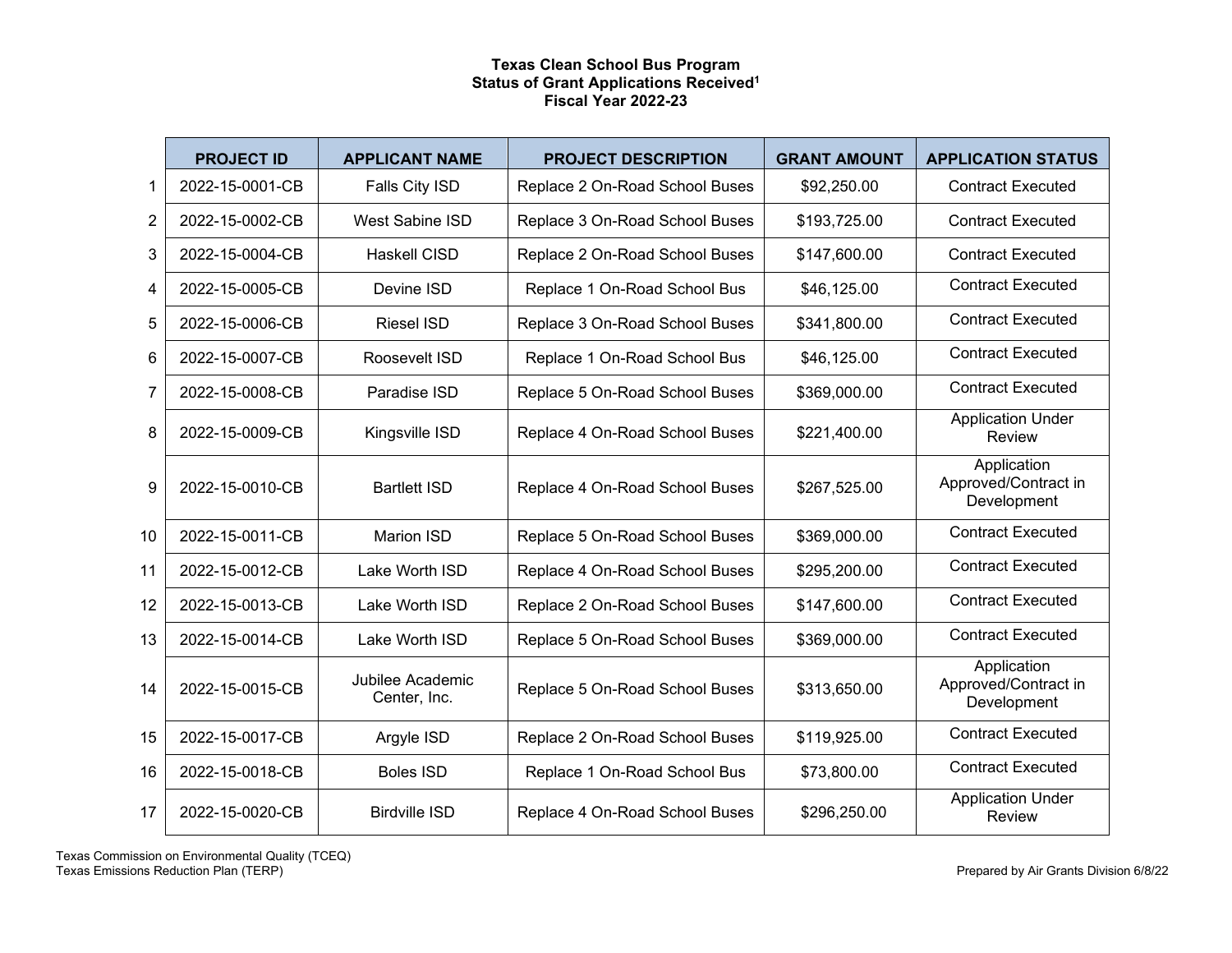| 18 | 2022-15-0021-CB | Santa Fe ISD           | Replace 2 On-Road School Buses | \$184,500.00 | <b>Application Under</b><br><b>Review</b> |
|----|-----------------|------------------------|--------------------------------|--------------|-------------------------------------------|
| 19 | 2022-15-0022-CB | Midland ISD            | Replace 1 On-Road School Bus   | \$84,349.00  | <b>Application Under</b><br>Review        |
| 20 | 2022-15-0023-CB | <b>Midland ISD</b>     | Replace 4 On-Road School Buses | \$316,298.00 | <b>Application Under</b><br>Review        |
| 21 | 2022-15-0024-CB | <b>Brookesmith ISD</b> | Replace 3 On-Road School Buses | \$193,725.00 | <b>Application Under</b><br>Review        |
| 22 | 2022-15-0025-CB | Silsbee ISD            | Replace 3 On-Road School Buses | \$295,200.00 | <b>Application Under</b><br>Review        |
| 23 | 2022-15-0026-CB | <b>Bland ISD</b>       | Replace 2 On-Road School Buses | \$369,000.00 | <b>Application Under</b><br>Review        |
| 24 | 2022-15-0027-CB | Honey Grove ISD        | <b>TBD</b>                     | \$147,600.00 | <b>Application Under</b><br>Review        |
| 25 | 2022-15-0028-CB | <b>Kerrville ISD</b>   | <b>TBD</b>                     | \$369,000.00 | <b>Application Under</b><br>Review        |
| 26 | 2022-15-0029-CB | Valley View ISD        | <b>TBD</b>                     | \$147,600.00 | <b>Application Under</b><br>Review        |
| 27 | 2022-15-0030-CB | Lubbock-Cooper ISD     | <b>TBD</b>                     | \$569,584.00 | <b>Application Under</b><br>Review        |
| 28 | 2022-15-0031-CB | Overton ISD            | Replace 2 On-Road School Buses | \$147,600.00 | <b>Application Under</b><br>Review        |
| 29 | 2022-15-0032-CB | Liberty Hill ISD       | <b>TBD</b>                     | \$332,500.00 | <b>Application Under</b><br>Review        |
| 30 | 2022-15-0034-CB | Era ISD                | <b>TBD</b>                     | \$106,400.00 | <b>Application Received</b>               |
| 31 | 2022-15-0035-CB | Snyder ISD             | Replace 2 On-Road School Buses | \$236,300.00 | <b>Application Received</b>               |
| 32 | 2022-15-0036-CB | Harper ISD             | <b>TBD</b>                     | \$369,000.00 | <b>Application Received</b>               |
| 33 | 2022-15-0037-CB | Dickinson ISD          | <b>TBD</b>                     | \$199,500.00 | <b>Application Received</b>               |
| 34 | 2022-15-0038-CB | <b>Trent ISD</b>       | <b>TBD</b>                     | \$189,598.00 | <b>Application Received</b>               |
| 35 | 2022-15-0039-CB | Gorman ISD             | <b>TBD</b>                     | \$319,200.00 | <b>Application Received</b>               |
| 36 | 2022-15-0040-CB | <b>Bonham ISD</b>      | <b>TBD</b>                     | \$285,500.00 | <b>Application Received</b>               |

Texas Commission on Environmental Quality (TCEQ) Texas Emissions Reduction Plan (TERP) Prepared by Air Grants Division 6/8/22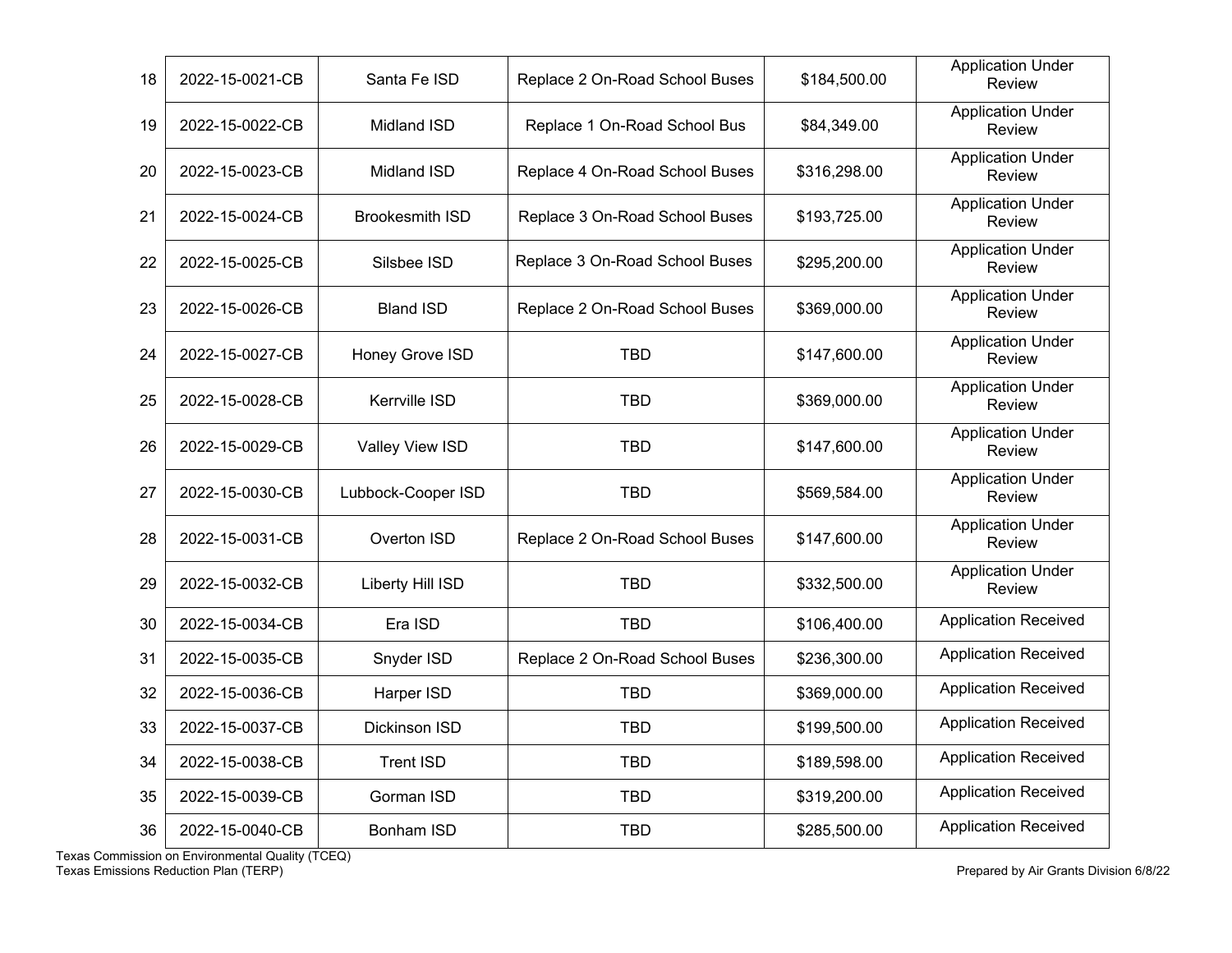| 37 | 2022-15-0041-CB | Cisco ISD                                   | <b>TBD</b>                     | \$433,800.00 | <b>Application Received</b> |
|----|-----------------|---------------------------------------------|--------------------------------|--------------|-----------------------------|
| 38 | 2022-15-0042-CB | <b>Culberson County</b><br>Allamoore ISD    | <b>TBD</b>                     | \$147,600.00 | <b>Application Received</b> |
| 39 | 2022-15-0043-CB | Pasadena ISD                                | <b>TBD</b>                     | \$532,000.00 | <b>Application Received</b> |
| 40 | 2022-15-0044-CB | Huffman ISD                                 | <b>TBD</b>                     | \$212,175.00 | <b>Application Received</b> |
| 41 | 2022-15-0045-CB | Cleveland ISD                               | Replace 5 On-Road School Buses | \$369,000.00 | <b>Application Received</b> |
| 42 | 2022-15-0046-CB | <b>Little Cypress-</b><br>Mauriceville CISD | <b>TBD</b>                     | \$184,500.00 | <b>Application Received</b> |
| 43 | 2022-15-0047-CB | Pearsall ISD                                | <b>TBD</b>                     | \$92,250.00  | <b>Application Received</b> |
| 44 | 2022-15-0048-CB | <b>Bullard ISD</b>                          | <b>TBD</b>                     | \$59,250.00  | <b>Application Received</b> |
| 45 | 2022-15-0049-CB | <b>Troup ISD</b>                            | <b>TBD</b>                     | \$425,600.00 | <b>Application Received</b> |
| 46 | 2022-15-0050-CB | <b>Sulphur Springs ISD</b>                  | <b>TBD</b>                     | \$369,000.00 | <b>Application Received</b> |
| 47 | 2022-15-0051-CB | <b>Buffalo ISD</b>                          | <b>TBD</b>                     | \$73,800.00  | <b>Application Received</b> |
| 48 | 2022-15-0052-CB | Texarkana ISD                               | <b>TBD</b>                     | \$119,925.00 | <b>Application Received</b> |
| 49 | 2022-15-0053-CB | Pilot Point ISD                             | <b>TBD</b>                     | \$452,996.00 | <b>Application Received</b> |
| 50 | 2022-15-0054-CB | Montgomery ISD                              | <b>TBD</b>                     | \$369,000.00 | <b>Application Received</b> |
| 51 | 2022-15-0055-CB | Penelope ISD                                | <b>TBD</b>                     | \$252,948.00 | <b>Application Received</b> |
| 52 | 2022-15-0056-CB | Forney ISD                                  | <b>TBD</b>                     | \$369,000.00 | <b>Application Received</b> |
| 53 | 2022-15-0057-CB | Hays CISD                                   | <b>TBD</b>                     | \$332,500.00 | <b>Application Received</b> |
| 54 | 2022-15-0058-CB | Point Isabel ISD                            | <b>TBD</b>                     | \$532,000.00 | <b>Application Received</b> |
| 55 | 2022-15-0059-CB | <b>New Braunfels ISD</b>                    | <b>TBD</b>                     | \$230,625.00 | <b>Application Received</b> |
| 56 | 2022-15-0060-CB | Clyde CISD                                  | <b>TBD</b>                     | \$295,500.00 | <b>Application Received</b> |
| 57 | 2022-15-0061-CB | Spring Hill ISD                             | <b>TBD</b>                     | \$138,375.00 | <b>Application Received</b> |
| 58 | 2022-15-0062-CB | Santa Rosa ISD                              | <b>TBD</b>                     | \$92,250.00  | <b>Application Received</b> |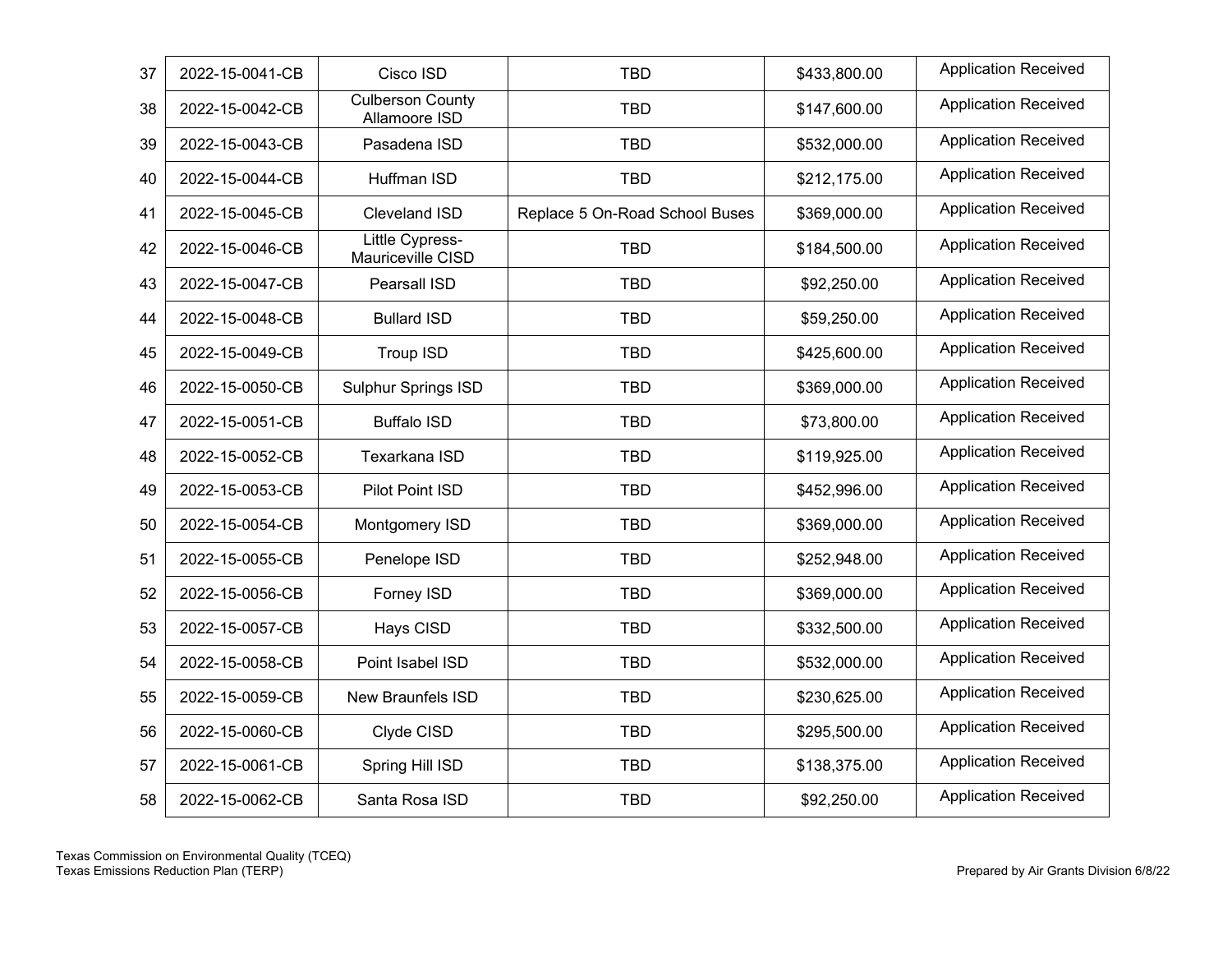| 59 | 2022-15-0063-CB | Killeen ISD                          | <b>TBD</b> | \$371,199.00 | <b>Application Received</b> |
|----|-----------------|--------------------------------------|------------|--------------|-----------------------------|
| 60 | 2022-15-0064-CB | Three Rivers ISD                     | <b>TBD</b> | \$46,125.00  | <b>Application Received</b> |
| 61 | 2022-15-0065-CB | Thorndale ISD                        | <b>TBD</b> | \$133,050.00 | <b>Application Received</b> |
| 62 | 2022-15-0066-CB | Sabine ISD                           | <b>TBD</b> | \$369,000.00 | <b>Application Received</b> |
| 63 | 2022-15-0067-CB | United ISD                           | <b>TBD</b> | \$369,000.00 | <b>Application Received</b> |
| 64 | 2022-15-0068-CB | United ISD                           | <b>TBD</b> | \$369,000.00 | <b>Application Received</b> |
| 65 | 2022-15-0069-CB | United ISD                           | <b>TBD</b> | \$369,000.00 | <b>Application Received</b> |
| 66 | 2022-15-0070-CB | Littlefield ISD                      | <b>TBD</b> | \$295,200.00 | <b>Application Received</b> |
| 67 | 2022-15-0071-CB | De Leon ISD                          | <b>TBD</b> | \$138,375.00 | <b>Application Received</b> |
| 68 | 2022-15-0072-CB | Ben Bolt-Palito Blanco<br><b>ISD</b> | <b>TBD</b> | \$72,800.00  | <b>Application Received</b> |
| 69 | 2022-15-0073-CB | Alvin ISD                            | <b>TBD</b> | \$332,500.00 | <b>Application Received</b> |
| 70 | 2022-15-0074-CB | United ISD                           | <b>TBD</b> | \$369,000.00 | <b>Application Received</b> |
| 71 | 2022-15-0075-CB | United ISD                           | <b>TBD</b> | \$285,975.00 | <b>Application Received</b> |
| 72 | 2022-15-0076-CB | Tenaha ISD                           | <b>TBD</b> | \$235,723.00 | <b>Application Received</b> |
| 73 | 2022-15-0077-CB | United ISD                           | <b>TBD</b> | \$369,000.00 | <b>Application Received</b> |
| 74 | 2022-15-0078-CB | Roby CISD                            | <b>TBD</b> | \$133,000.00 | <b>Application Received</b> |
| 75 | 2022-15-0079-CB | Brownwood ISD                        | <b>TBD</b> | \$369,000.00 | <b>Application Received</b> |
| 76 | 2022-15-0080-CB | Springlake-Earth ISD                 | <b>TBD</b> | \$182,400.00 | <b>Application Received</b> |
| 77 | 2022-15-0081-CB | La Joya ISD                          | <b>TBD</b> | \$243,811.00 | <b>Application Received</b> |
| 78 | 2022-15-0082-CB | <b>Broaddus ISD</b>                  | <b>TBD</b> | \$73,800.00  | <b>Application Received</b> |
| 79 | 2022-15-0083-CB | Post ISD                             | <b>TBD</b> | \$119,925.00 | <b>Application Received</b> |
| 80 | 2022-15-0084-CB | Georgetown ISD                       | <b>TBD</b> | \$452,200.00 | <b>Application Received</b> |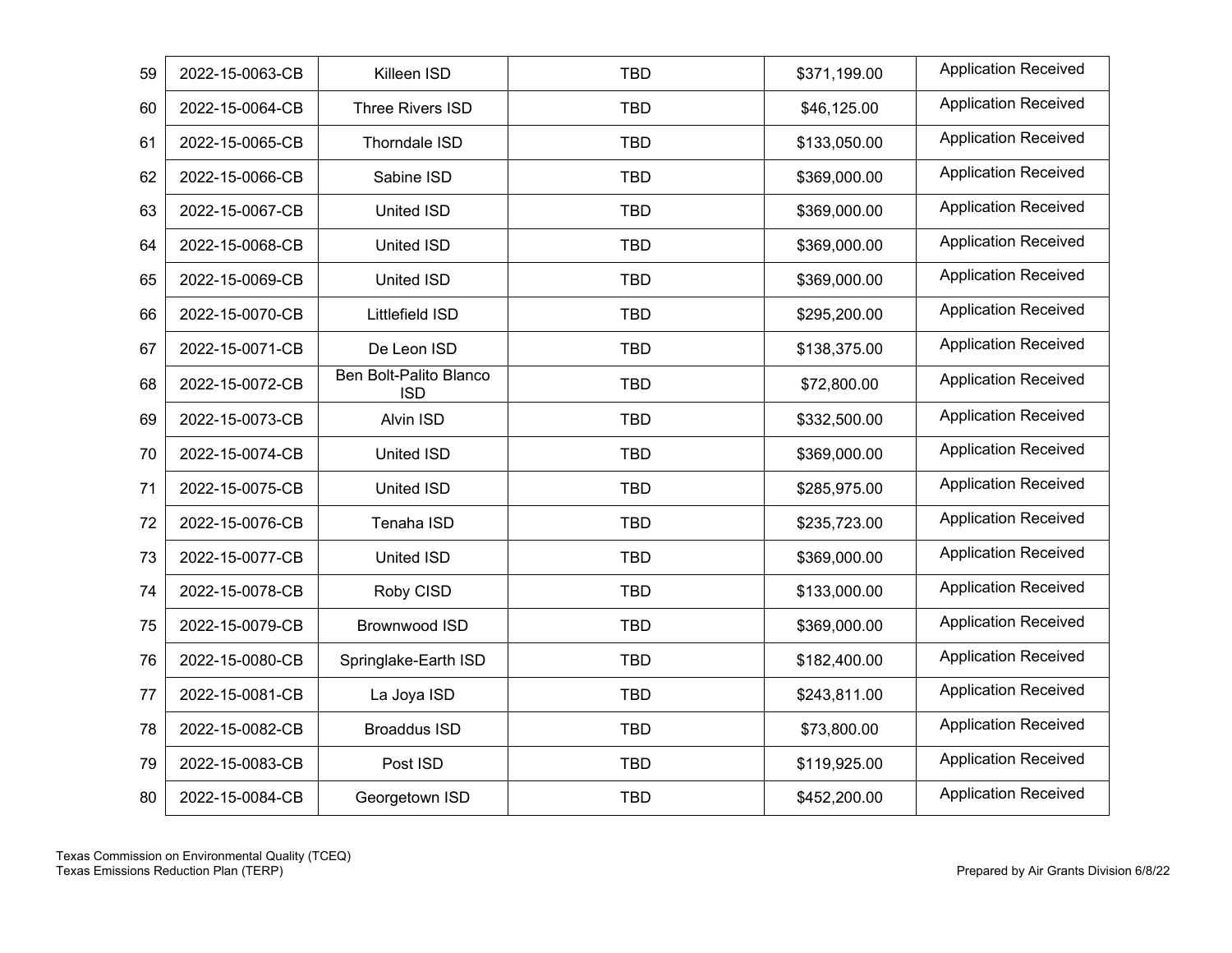| 81  | 2022-15-0085-CB | Cleburne ISD                         | <b>TBD</b> | \$332,500.00 | <b>Application Received</b> |
|-----|-----------------|--------------------------------------|------------|--------------|-----------------------------|
| 82  | 2022-15-0086-CB | Georgetown ISD                       | <b>TBD</b> | \$332,500.00 | <b>Application Received</b> |
| 83  | 2022-15-0087-CB | Henderson ISD                        | <b>TBD</b> | \$285,975.00 | <b>Application Received</b> |
| 84  | 2022-15-0088-CB | Kaufman ISD                          | <b>TBD</b> | \$285,975.00 | <b>Application Received</b> |
| 85  | 2022-15-0089-CB | Duncanville ISD                      | <b>TBD</b> | \$230,625.00 | <b>Application Received</b> |
| 86  | 2022-15-0090-CB | Schulenburg ISD                      | <b>TBD</b> | \$221,400.00 | <b>Application Received</b> |
| 87  | 2022-15-0091-CB | Mercedes ISD                         | <b>TBD</b> | \$384,704.00 | <b>Application Received</b> |
| 88  | 2022-15-0092-CB | Lubbock ISD                          | <b>TBD</b> | \$295,200.00 | <b>Application Received</b> |
| 89  | 2022-15-0093-CB | Windthorst ISD                       | <b>TBD</b> | \$120,000.00 | <b>Application Received</b> |
| 90  | 2022-15-0094-CB | Devine ISD                           | <b>TBD</b> | \$210,872.00 | <b>Application Received</b> |
| 91  | 2022-15-0095-CB | Denton ISD                           | <b>TBD</b> | \$66,500.00  | <b>Application Received</b> |
| 92  | 2022-15-0096-CB | Olton ISD                            | <b>TBD</b> | \$166,050.00 | <b>Application Received</b> |
| 93  | 2022-15-0097-CB | <b>Bremond ISD</b>                   | <b>TBD</b> | \$46,125.00  | <b>Application Received</b> |
| 94  | 2022-15-0098-CB | Hubbard ISD                          | <b>TBD</b> | \$369,000.00 | <b>Application Received</b> |
| 95  | 2022-15-0099-CB | Rio Grande City Grulla<br><b>ISD</b> | <b>TBD</b> | \$369,000.00 | <b>Application Received</b> |
| 96  | 2022-15-0100-CB | Merkel ISD                           | <b>TBD</b> | \$230,625.00 | <b>Application Received</b> |
| 97  | 2022-15-0101-CB | Hubbard ISD                          | <b>TBD</b> | \$295,200.00 | <b>Application Received</b> |
| 98  | 2022-15-0102-CB | Corsicana ISD                        | <b>TBD</b> | \$295,200.00 | <b>Application Received</b> |
| 99  | 2022-15-0103-CB | Corsicana ISD                        | <b>TBD</b> | \$313,650.00 | <b>Application Received</b> |
| 100 | 2022-15-0104-CB | Eula ISD                             | <b>TBD</b> | \$212,800.00 | <b>Application Received</b> |
| 101 | 2022-15-0105-CB | Taylor ISD                           | <b>TBD</b> | \$473,995.00 | <b>Application Received</b> |
| 102 | 2022-15-0106-CB | Goodrich ISD                         | <b>TBD</b> | \$73,800.00  | <b>Application Received</b> |